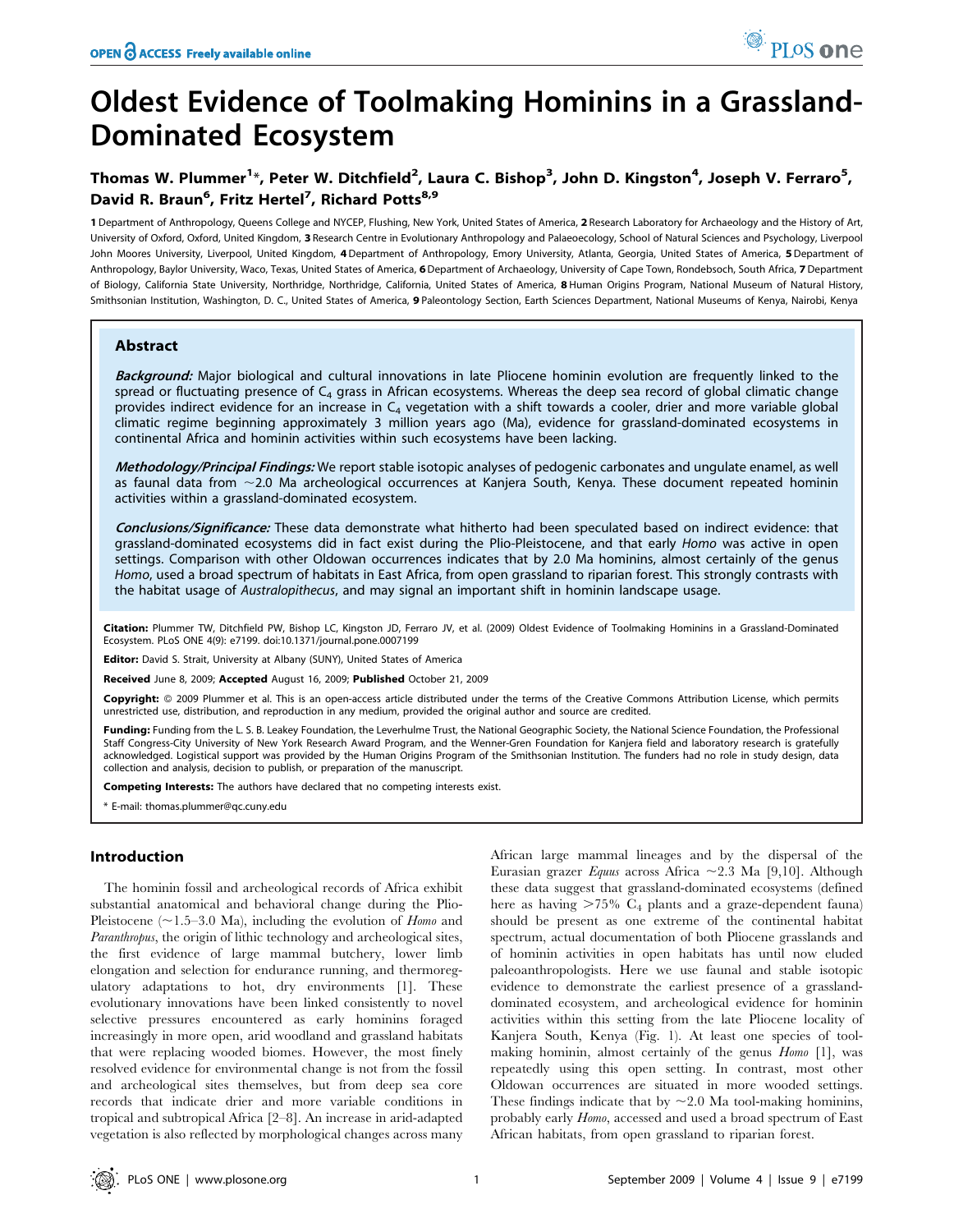

Figure 1. Placement map and stratigraphic diagram showing the location of Kanjera in southwestern Kenya and of the Southern **Exposures at Kanjera.** The composite stratigraphic log shows the basal three beds of the Southern Member (KS-1 to KS-3) and the base of KS-4. Spatially associated artifacts and fossils are found as diffuse scatters and also in more vertically discrete concentrations from the top of KS-1 through KS-3, with KS-2 providing the bulk of the archeological sample. doi:10.1371/journal.pone.0007199.g001

The late Pliocene Oldowan occurrences at Kanjera South are found on the northern margins of the Homa Mountain Carbonatite Complex, Homa Peninsula, southwestern Kenya (Fig. 1). The Homa Peninsula lies within the Nyanza Rift, which presented a depositional low to the north of the site. The lithological sequence at Kanjera South consists of 6 beds of the Southern Member of the Kanjera Formation, from oldest to youngest KS-1 to KS-6 [11,12]. Only KS-1 to KS-4 is described here since archeological occurrences are known only within this interval, from the top of Bed KS-1 through Bed KS-3.

KS-1 deposition began as a flow of pyroclastic material, possibly as a lahar, from the Homa Mountain complex in the south towards the depocenter in the Nyanza Rift graben. Lower KS-1 shows little internal stratification and no pedogenic development. In contrast, the well-bedded, better sorted and pedogenically modified upper parts of KS-1 represent reworking of the deposits by ephemeral streams running across the fan of the original pyroclastic flows. KS-2 represents a continuation of this environmental setting, with deposition by anastomosing channels flowing with intermittent, diffuse, generally low energy flow regimes and better-developed pedogenesis than KS-1.

KS-3 sees the transition to a wetter depositional environment, as evidenced by soft sediment deformation and the presence of a small channel, though stable land surfaces with pedogenesis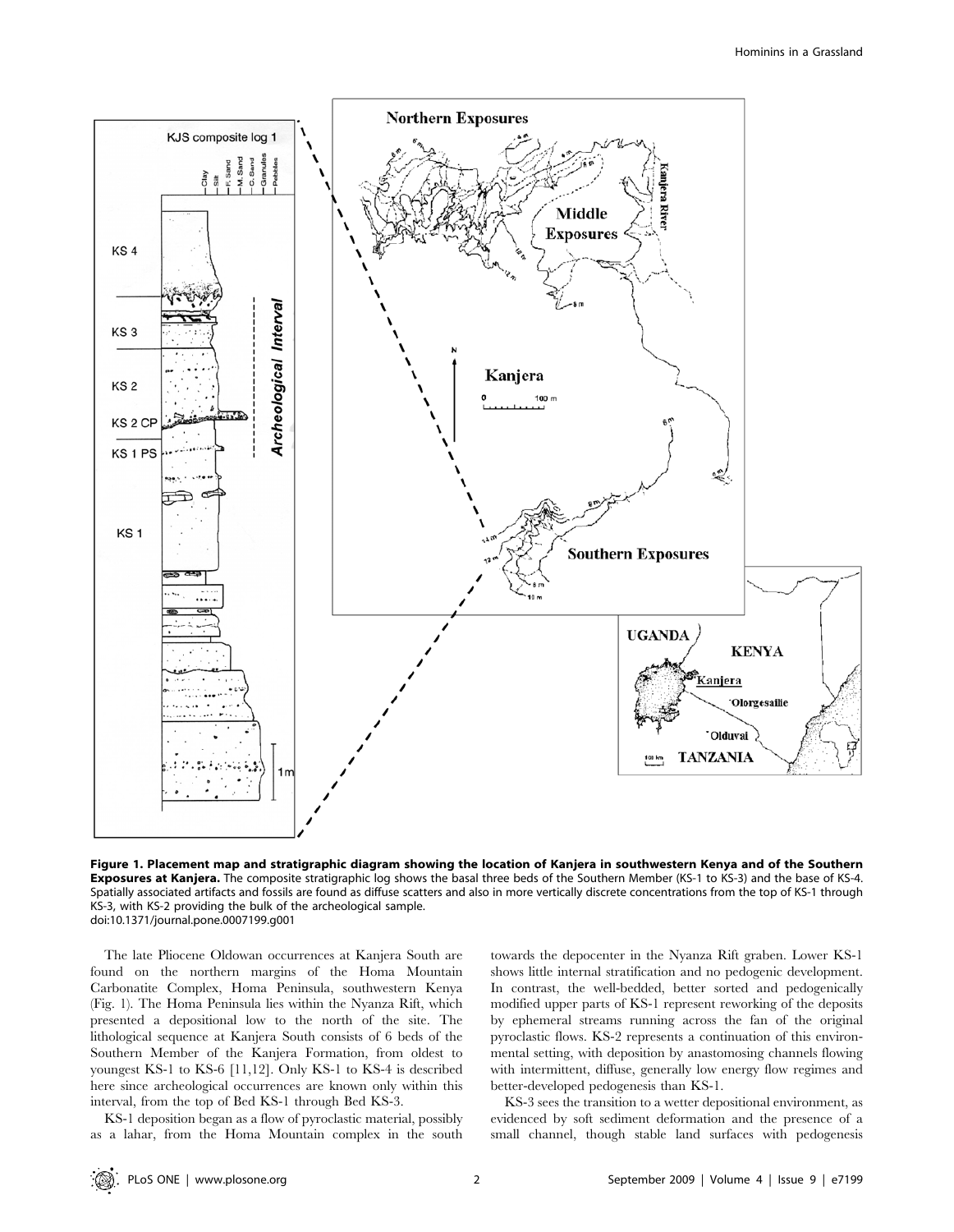continued to be found. KS-4 represents a continuation of this moister trend, with clays being deposited either during the transgression of a lake out of the depocenter to the north or during the formation of a wetland system. The homogeneity of the KS-4 clays favors the former interpretation, and the paleosol layers interbedded in KS-4 indicate intervals of lake regression sufficiently long for pedogenesis to take place.

A combination of biostratigraphy (co-occurrence of the equid Equus sp., the suids Metridiochoerus andrewsi and M. modestus, and the proboscidean Deinotherium sp.) as well as magnetostratigraphy (a reversed sequence in Beds KS-1 to KS-4 with the presence of the Olduvai subchron (1.95–1.77 Ma) in Beds KS-5 and KS-6) indicate that the KS-1 to KS-3 archeological occurrences date between  $\sim$ 2.3 Ma (the dispersal of Equus across Africa, first occurrence of M. modestus) and 1.95 Ma (the base of the Olduvai subchron) [1,11]. Given the apparent rapidity of deposition, an age of  $\sim$  2 Ma for the archeological occurrences seems most likely.

Except for artifacts and fauna found in thin, discontinuous conglomerate lenses, hominin activity was the primary agent of accumulation of the majority of archeological materials at this site [11,13]. Discussion here focuses on KS-2 materials from the 169 m<sup>2</sup> Excavation 1, which has yielded 2190 fossils and over 2471 artifacts with three dimensional coordinates from several levels within the 1.5-m-thick sequence. KS-2 accumulated rapidly and, based on the limited development of pedogenic features, likely represents decades to centuries of deposition.

#### Results and Discussion

Habitats rich in plants using the  $C_3$  photosynthetic pathway, such as woodland and dry forests, are well-documented between 10 and 2 Ma in East Africa (Fig. 2). Stable isotopic analysis of pedogenic carbonates and occluded paleosol organic matter across an 130 m transect of the Kanjera South locality provide the first clear evidence of a grassland setting  $(>75\%$  C<sub>4</sub> vegetation) in this 10 million year sequence (Fig. 2, Tables S1 and S2). Evidence that grassland habitats dominated the regional ecosystem beyond the confines of our excavations is provided by large mammal frequencies, particularly of the family Bovidae, as well as the stable isotopic composition of tooth enamel from a suite of herbivorous mammals. Large mammals often range extensively during the course of a season or year [14,15] and so can provide a sense of regional vegetation structure [16]. Predicted habitat and dietary preferences of primates, ungulates and proboscideans from Kanjera (Table S3) are based primarily on analogy with extant relatives, degree of hypsodonty, functional analysis of limbs and masticatory morphology, and stable isotopic analyses of South and East African fossil and modern fauna [9,17–27]. Several taxa (crocodile, Phalacrocoracidae [cormorant], hippopotamid) reflect proximity to permanent water, perhaps a lake as suggested by KS-4. The reduncine bovids are indicative of edaphic grasslands and possibly woodland along the lake margin, whereas woodland is suggested by the presence of several tragelaphine bovid fossils, giraffe remains, and a Cercopithecus sp. monkey. The suid M. modestus may also signal woodland [18]. A Hippotragus sp. bovid fossil signals a woodland/grassland ecotone, whereas the antilopine Antidorcas recki is best associated with bushland to grassland habitats [9,22,24,25]. The equids, alcelaphine bovids, and Theropithecus fossils are indicative of open, grassy environments. In spite of the range of predicted habitat preferences, taxa that preferred open, grassland habitats dominate the fauna (Tables S3 and S4). Seven hundred thirty two of the 886 fossils (82.6%) attributable to zoological family are bovids; of the 143 fossils identifiable to tribe, 132 (92%) are Antilopini or Alcelaphini,

which are indicators of open grassland ecosystems in modern settings [9,27]. The high frequency of equids in KS-2 (11.6%) is similar to the relative abundance of zebras in modern, grasslanddominated ecosystems in East Africa such as the Serengeti, Tanzania [11,28].

Isotopic analysis of enamel indicates that these taxa uniformly had a large amount of grass in their diets, reflecting the dominance of grass in the vegetation community (Fig. 3a) (Tables S3 and S4). This is true even for taxa that normally have a  $C_3$ -rich (fruit or browse) diet (e.g., tragelaphine bovids and the monkey Cercopithecus sp.). One of the two teeth from *Deinotherium*, an obligate browser, has the most positive  $\delta$  <sup>13</sup>C value ever documented for this taxon [23,29]. This indicates *Deinotherium* at least occasionally consumed  $C_4$  plants. The strong  $C_4$  signal occurs across the spectrum of animals found at Kanjera South, including non-dispersing taxa such as monkeys, rhinos, tragelaphine bovids, and suids. This confirms that the grassland dietary signal is not simply the result of dry season domination of the residential mammalian community by migratory grazers congregating near a permanent water source.

These data provide the earliest isotopic evidence of an open habitat and a grassland-dominated ecosystem in East Africa. The presence of artifacts and archeological fauna both low and high in the KS-2 sequence and in the underlying KS-1 and overlying KS-3 indicates that hominins repeatedly visited this grass-rich area on the landscape for hundreds or even thousands of years. These data also substantively expand the known range of variation in Oldowan hominin habitat usage. Paleosol carbonate studies from the type locality of the Oldowan Industrial Complex, Olduvai Gorge, Tanzania, suggest that the Bed I and lower Bed II ( $\sim$ 1.7– 1.87 Ma) basin margin was frequently well-wooded [30,31]. Paleosol carbonate isotopic chemistry from the most informative Bed I archeological occurrence, FLK I Level 22 (FLK Zinj), suggests that artifacts and fossils were deposited in a grassy woodland (Fig. 2). Stable isotopic analysis of enamel samples from the extinct gazelle Antidorcas recki document an increasing amount of graze and a decreasing amount of browse in their diet through the Bed I sequence (Fig. 3b), consistent with a drying trend noted by other lines of paleontological and geological evidence [24,28,32]. Enamel samples of A. recki from FLK Zinj suggest a mixed diet of browse and grass, whereas Kanjera A. recki was predominantly grazing. Antidorcas recki individuals from the relatively arid, upper portion of the Bed I sequence have more negative  $\delta^{13}$ C values than those in the Kanjera KS-2 sample, suggesting that there was a greater proportion of open habitat at Kanjera than at any time during the deposition of Bed I Olduvai. Isotopic data at or in the vicinity of other Oldowan occurrences, including the oldest archeological sites (2.5–2.6 Ma) at Gona, Ethiopia [33] and 1.75–2.0 Ma occurrences at Koobi Fora, Kenya [34] indicate hominin activities in habitat mosaics that on average had 50%  $C_3$  vegetation (Fig. 2). Pollen data from Gona is concordant with a well-wooded setting for hominin site activities [35]. Vegetation mosaics including substantive woodland components are also suggested for Pliocene and early Pleistocene Oldowan sites in West Turkana, Kenya, and the Shungura Formation, Ethiopia [36,37]. Finally, Oldowan hominin activities in a riparian forest setting are suggested by paleoenvironmental evidence from the Koobi Fora Formation in the Turkana basin, Kenya, at  $\sim$  2.0 Ma [38].

These findings indicate that by  $\sim$  2.0 Ma Oldowan hominins had access to and used a broad spectrum of East African habitats, from open grassland to riparian forest. Stone tool manufacture and archeological site formation at this time is most likely attributable to the genus Homo. Associations between H. habilis sensu lato (here including  $H$ . habilis and  $H$ . rudolfensis) and stone tools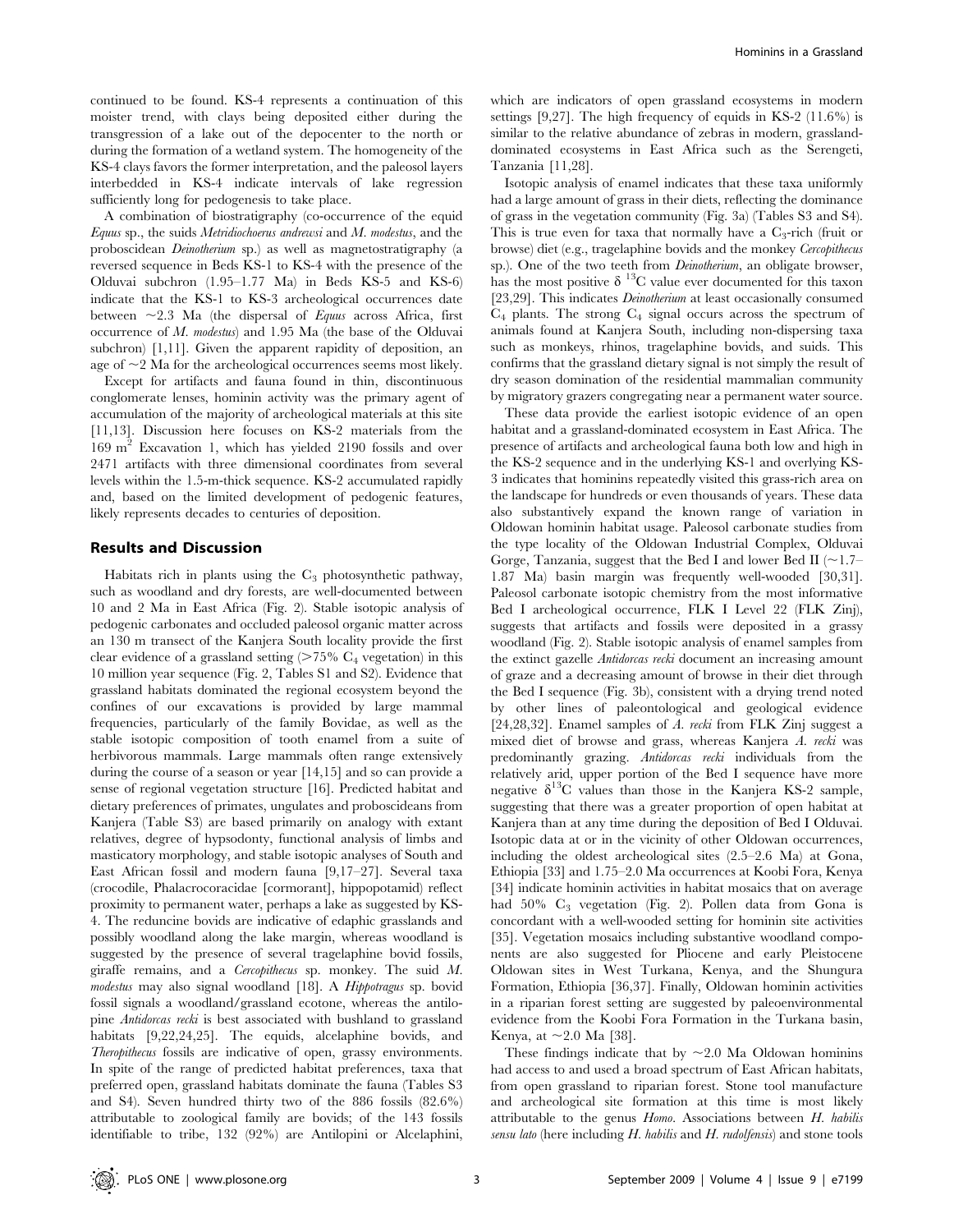

Figure 2. Stable carbon isotopic composition of paleosol carbonates from the late Miocene through Pleistocene of East Africa [7,11,30,33,51–59]. Shaded intervals represent pedogenic nodules forming in  $C_3$  dominated and  $C_4$  dominated environments. Paleosol carbonate  $\delta^{13}$ C values of -2 or greater are approximately equivalent to floral communities with 75% or more C<sub>4</sub> plants [31]. Intermediate values represent a mix of  $C_3$  and  $C_4$  vegetation. Plant root systems associated with KS-2 archeological site formation could have extended into the top of KS-1, so paleosol carbonate data from both KS-2 and the top of KS-1 are presented. doi:10.1371/journal.pone.0007199.g002

are known in the geological record by 2.3 Ma [39,40]. The single definitive stone tool user in the Plio-Pleistocene, H. erectus (here including H. ergaster), appears in Africa by 1.8 Ma [41]. Overlap in size, cranial morphology, and cranial scaling between H. habilis and H. erectus suggest a close phylogenetic relationship between the two species [42–44], and support the idea that late Pliocene stone tool use was part of the behavioral repertoire of the evolving Homo lineage. Brain size expansion and masticatory changes in the Homo lineage have plausibly been linked to stone tool-dependent foraging [1].

Paranthropus, also known prior to 2.0 Ma, has been argued to have made stone tools based on hand bone morphology, and its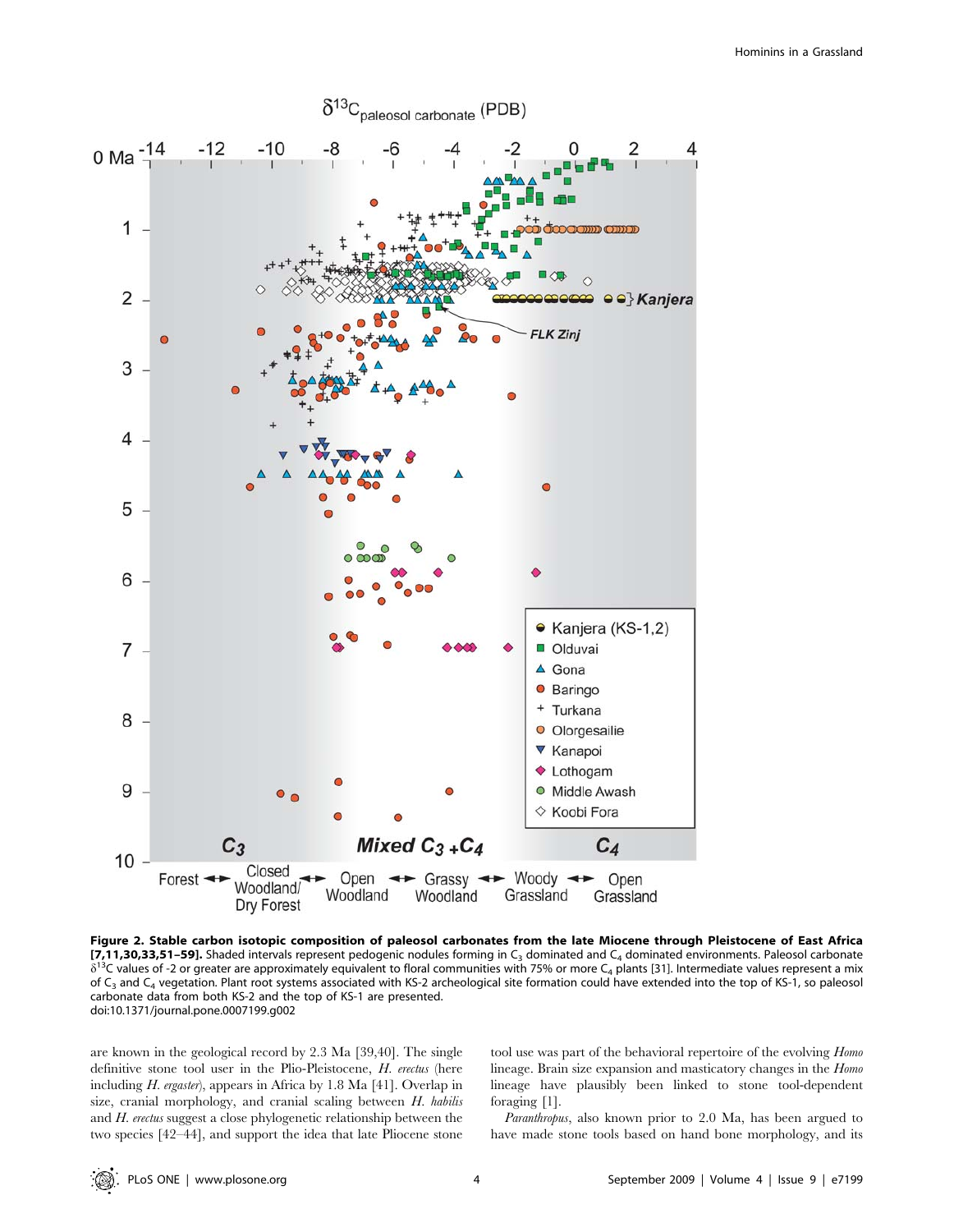

 $\delta^{13}C_{\text{enamel}}$  (‰) PDB

Figure 3. Stable carbon isotopic data of enamel from Kanjera South and other African localities. A. Stable carbon isotopic composition of fossil mammal tooth enamel from KS-2 in Excavation 1. The KS-2 fauna is supplemented by several taxa unique to KS-1 or KS-3, or found on the surface of the KS-1 to KS-3 sequence, to provide a more complete sense of the diet of the mammalian community during the deposition of the archeological levels. The shading reflects the relative importance of C<sub>3</sub> browse versus C<sub>4</sub> grass in the diet, with  $\delta^{13}$ C values greater than -1 reflecting a diet with more than 75% C<sub>4</sub> vegetation. Isotopic dietary classification follows others [23]. A probable ostrich (cf. Struthio) eggshell fragment was also analyzed. B. Box and whiskers plots of the stable carbon isotopic composition of modern and fossil gazelles from Kanjera, Bed I Olduvai Gorge, Tanzania, and Sterkfontein and Swartkrans, South Africa [60,61]. Like many modern antilopines, Antidorcas recki was able to switch between browse and graze as necessary [9]. Numbers in parentheses after site name represent number of samples analyzed. Bed I localities are presented in stratigraphic order, from oldest (DK I,  $\sim$  1.87 Ma) to youngest (FLK NI,  $\sim$  1.78 Ma) [3]. doi:10.1371/journal.pone.0007199.g003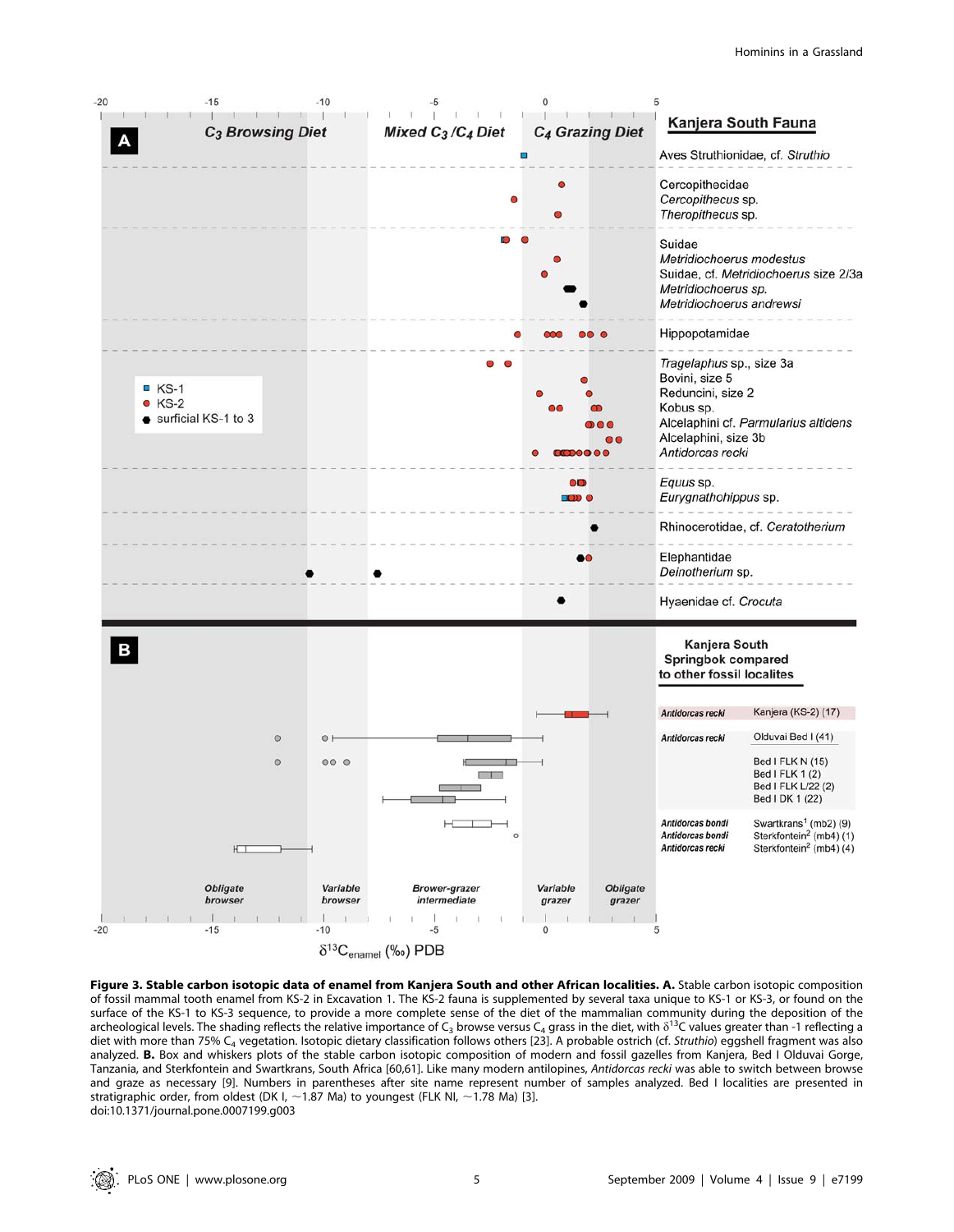stratigraphic association with Oldowan artifacts in eastern and southern Africa [45]. However, the developmental investment in very large jaws and cheek teeth seen in Paranthropus would have been unnecessary if a stone tool kit allowing extra-oral processing of food was in use. Moreover, there is no perceptible change in the archeological record after Paranthropus goes extinct, as might be expected if two parallel tool traditions, one formed by Homo, the other by Paranthropus, were in place during the late Pliocene and early Pleistocene [1]. While *Paranthropus* may have used a nonlithic technology [46], it is unlikely to have formed the Oldowan occurrences under consideration here.

The breadth of habitat use inferred for early Homo by 2.0 Ma contrasts strongly with that of Australopithecus, a precursor to Homo, for which heterogeneous environments, all with significant woodland or forest components, are documented consistently [23,47]. The  $\sim$ 1.5 Ma H. erectus skeleton from Nariokotome, Kenya, signals adaptive shifts in hominin mobility, foraging, and thermoregulation towards the increased use of open, hot, and dry environments [48–50]. These shifts are anticipated by the recurrent use of open habitats by early Homo at Kanjera. The Kanjera data do not, however, necessarily indicate that early Homo used open habitats in preference to wooded ones. Combined evidence from Oldowan sites suggests that early Homo was flexible in its habitat use, and that the capacity to extract resources from a range of open and more wooded environments was a vital component of its adaptation.

## Methods

Excavation 1 was carried out within a grid of 169  $1m \times 1m$ squares, excavated in 5 cm spits following site stratigraphy. Fossil and artifact-bearing horizons were dug with awls and dental picks. A Topcon total station was used for the precise determination of specimen N, E, and Z coordinates and in contour mapping. Object dip and orientation was measured with a Brunton compass. Sediments were dry sieved through 1 mm mesh. Sedimentary, taphonomic, and zooarcheological analyses indicate that the site assemblages formed predominantly through hominin activity [11,13]. In KS-1, KS-2 PS, and KS-3 there is a clear spatial relationship between the artifacts and fauna. Many objects are outsized clasts relative to grain size; a diverse array of skeletal parts exhibiting a range of hydraulic transport potentials have been recovered; artifact and fossil refits have been made; and both percussion marks and cut marks have been found on bones.

#### Isotopic Analysis of Paleosol Carbonates

Pedogenic carbonates used in this analysis exhibited microstructure consistent with in situ formation without subsequent recrystallization. The difference in the  $\delta^{13}$ C of occluded organic matter and pedogenic carbonate fits theoretical predictions for diagenetically unaltered materials. Diagenetic carbonate cements from the Kanjera Formation have negative  $\delta$  <sup>13</sup>C values (Table S1), so that the positive signal reported here is unlikely to have resulted through diagenetic alteration.

Paleosol carbonate samples were washed in double distilled water and dried. The outer layers of the carbonate nodules were removed using a dental burr and discarded. The inner part of each carbonate nodule was crushed in an agate mortar and each sample was split into two aliquots, the first treated with 2% NaOHCl solution at  $60^{\circ}$ C for 24 hours to remove any organic contamination. The second aliquot was treated with 1M HCl until no reaction was observed and the remaining organic matter was washed to neutrality and freeze-dried. Organic samples were analyzed using flash combustion CF-IRMS. Samples were combusted in a Carlo Erba 1108 sample converter and the evolved gas was analyzed in a Europa Geo 20/20 gas source mass spectrometer at the University of Oxford. Results are reported using the standard delta per mil (%) notation relative to the VPDB international standard (Table S2). International and in-house standards analyzed along with the organic samples gave standard deviation of  $\pm 0.4\%$  for carbon.

#### Isotopic Analysis of Enamel

Tooth enamel samples were carefully cleaned using an aluminium oxide air abrasive system to remove any adhering sediment and cementum. The outer surface of the enamel was abraded further, removing the outermost portion that was most likely to be diagenetically altered. Samples were then extracted from the cleaned enamel using a 0.5 mm diamond dental burr. Samples were ground and homogenized using an agate mortar. Powdered enamel samples were treated with 2% NaOHCl solution at  $60^{\circ}$ C for 24 hours to remove any organic contamination. Samples were then washed with double distilled water and treated with  $0.1M CH<sub>3</sub>COOH$  at  $25^{\circ}C$  for 6 hours under vacuum to remove any secondary carbonate contamination. Samples were rinsed to neutrality and dried. All enamel samples for isotopic analysis were reacted with  $100\%$  phosphoric acid at  $90^{\circ}$ C in a common acid bath system. The evolved  $CO<sub>2</sub>$  was pre-concentrated using a cold finger system and was analyzed at the University of Oxford using a VG Prism gas source isotope ratio mass spectrometer running in dual inlet mode. Results are reported using the standard delta per mil (%) notation relative to the VPDB international standard. International and in-house standards analyzed along with the enamel samples gave standard deviations of  $\pm 0.08\%$  for carbon and  $\pm 0.12\%$  for oxygen.

#### Supporting Information

Table S1 Isotopic data from diagenetic sparry, pendant and poikilotopic calcite cements from KS-1 and KS-2, and from samples of carbonatite from the Homa Mountain carbonatite complex. Found at: doi:10.1371/journal.pone.0007199.s001 (0.03 MB DOC)

Table S2 Paleosol Carbonate Isotopic Data.

Found at: doi:10.1371/journal.pone.0007199.s002 (0.04 MB DOC)

Table S3 Vertebrate taxon list from KS-2, Excavation 1. Isotopic dietary classification of Kanjera mammalian fossils follows others (23) using the isotopic data presented in Table S4. Obligate grazers and obligate browsers consume an almost exclusive  $(>95%)$  C4 or C3 diet, respectively. Variable grazers and variable browsers consume a predominantly (75–95%) C4 or C3 diet, respectively. Brower-grazer intermediate refers to taxa consuming a mix of C4 and C3 vegetation.

Found at: doi:10.1371/journal.pone.0007199.s003 (0.04 MB DOC)

Table S4 Stable isotopic composition of fossil eggshell and tooth enamel from Excavation 1.

Found at: doi:10.1371/journal.pone.0007199.s004 (0.13 MB DOC)

#### Acknowledgments

We thank the Office of the President, Republic of Kenya, and the National Museums of Kenya for permission and support in conducting the field and laboratory studies described here. This research was conducted under the co-operative agreement between the National Museums of Kenya and the Smithsonian Institution. Logistical support was provided by the Human Origins Program of the Smithsonian Institution.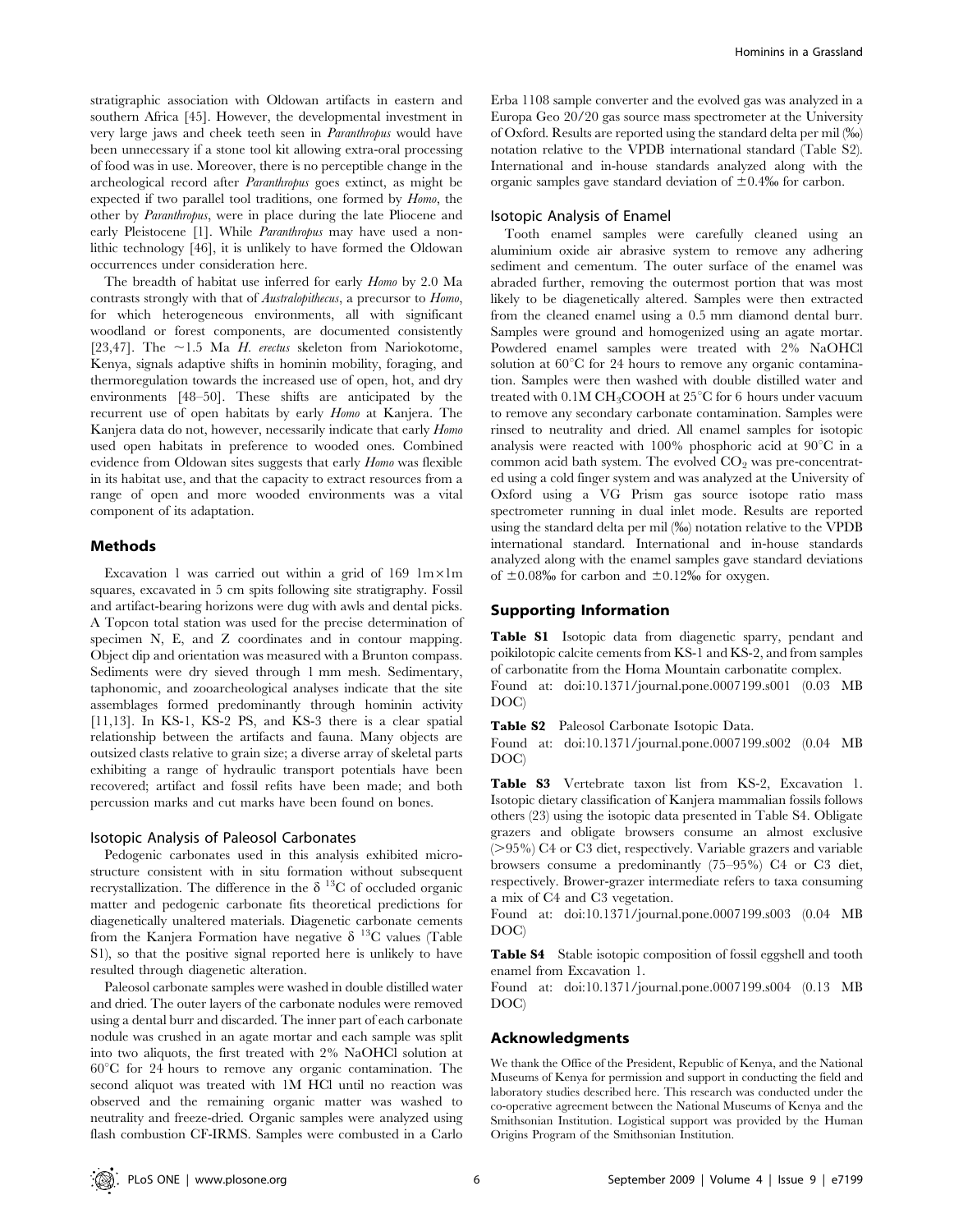#### Author Contributions

Conceived and designed the experiments: TWP PWD LCB JDK JVF DRB FH RBP RBP. Performed the experiments: TWP PWD LCB JDK

#### References

- 1. Plummer TW (2004) Flaked stones and old bones: biological and cultural evolution at the dawn of technology. Yrbk Phys Anthropol 47: 118–164.
- deMenocal PB (2004) African climate change and faunal evolution during the Pliocene-Pleistocene. Earth Planetary Sci Lett 220: 3–24.
- 3. Potts R (1998) Environmental hypotheses of hominin evolution. Yrbk Phys Anthropol 41: 93–136.
- 4. Feakins SJ, deMenocal PB, Eglinton TI (2005) Biomarker records of late Neogene changes in northeast African vegetation. Geol 33: 977–980.
- 5. Kingston JD (2007) Early human evolutionary paleoecology. Yrbk Phys Anthropol 50: 20–58.
- 6. Potts R (2007) Environmental hypotheses of Pliocene human evolution. In: Bobe R, Alemseged Z, Behrensmeyer AK, eds. Hominin environments in the East African Pliocene: an assessment of the faunal evidence. Dordrecht: Springer. pp 25–50.
- 7. Wynn JG (2004) Influence of Plio-Pleistocene aridification on human evolution: evidence from paleosols of the Turkana Basin, Kenya. Amer J Phys Anthropol 123: 106–118.
- 8. Vrba ES (1995) On the connections between paleoclimate and evolution. In: Vrba ES, Denton GH, Partridge TC, Buckle LH, eds. Paleoclimate and evolution with emphasis on human origins. New Haven: Yale University Press. pp 24–45.
- 9. Bobe R, Behrensmeyer AK (2004) The expansion of grassland ecosystems in Africa in relation to mammalian evolution and the origin of the genus Homo. Palaeogeogr Palaeoclimatol Palaeoecol 207: 399–420.
- 10. Turner A, Wood B (1993) Comparative palaeontological context for the evolution of the early hominid masticatory system. J Hum Evol 24: 301–318.
- 11. Plummer TW, Bishop LC, Ditchfield P, Hicks J (1999) Research on late Pliocene Oldowan sites at Kanjera South, Kenya. J Hum Evol 36: 151–170.
- 12. Behrensmeyer AK, Potts R, Plummer T, Tauxe L, Opdyke N, et al. (1995) The Pleistocene locality of Kanjera, Western Kenya: stratigraphy, chronology and paleoenvironments. J Hum Evol 29: 247–274.
- 13. Ferraro JV (2007) Broken bones and shattered stones: on the foraging ecology of Oldowan hominins. PhD dissertation. University of California Los Angeles, Los Angeles, California.
- 14. Estes RD (1991) The Behavior Guide to African Mammals. Berkeley: University of California Press. 660 p.
- 15. Kingdon J (1997) The Kingdon Field Guide to African Mammals. San Diego: Academic Press.
- 16. Shipman P, Harris JM (1998) Habitat preference and paleoecology of Australopithecus boisei in eastern Africa. In: Grine F, ed. The evolutionary history of the ''robust'' Australopithecines. New York: Aldine de Gruyter. pp 343–380.
- 17. Bernor RL, Armour-Chelu M (1999) Toward an evolutionary history of African hipparionine horses. In: Bromage TG, Schrenk F, eds. African biogeography, climate change and human evolution. New York: Oxford University Press. pp 189–215.
- 18. Bishop LC (1999) Suid paleoecology and habitat preference at African Pliocene and Pleistocene hominid localities. In: Bromage TG, Schrenk F, eds. African biogeography, climate change and human evolution. New York: Oxford University Press. pp 216–225.
- 19. Cerling TE, Harris JM, Passey BH (2003) Diets of East African Bovidae based on stable isotope analysis. J Mammal 84: 456–470.
- 20. Harris JM, Cerling TE (2002) Dietary adaptations of extant and Neogene African suids. J Zool London 256: 45–54.
- 21. Cerling TE, Harris JM, MacFadden BJ, Leakey MG, Quade J, et al. (1997) Global vegetation change through the Miocene/Pliocene boundary. Nature 389: 153–158.
- 22. Kappelman J, Plummer TW, Bishop LC, Duncan A, Appleton S (1997) Bovids as indicators of Plio-Pleistocene paleoenvironments in East Africa. J Hum Evol 32: 229–256.
- 23. Kingston JD, Harrison T (2007) Isotopic dietary reconstructions of Pliocene herbivores at Laetoli: implications for early hominin paleoecology. Palaeogeogr Palaeoclimatol Palaeoecol 243: 272–306.
- 24. Plummer TW, Bishop LC (1994) Hominid paleoecology at Olduvai Gorge, Tanzania as indicated by antelope remains. J Hum Evol 27: 47–75.
- 25. Spencer L (1997) Dietary adaptations of Plio-Pleistocene Bovidae: implications for hominid habitat use. J Hum Evol 32: 201–228.
- 26. Sponheimer M, Lee-Thorp JA (2003) Using carbon isotope data of fossil bovid communities for paleoenvironmental reconstruction. S Afr J Sci 99: 273–275.
- 27. Vrba ES (1980) The significance of bovid remains as indicators of environment and predation patterns. In: Behrensmeyer AK, Hill AP, eds. Fossils in the making. Chicoago: University of Chicago Press. pp 247–272.
- 28. Potts R (1988) Early hominid activities at Olduvai. New York: Aldine De Gruyter. 407 p.
- 29. Cerling TE, Harris JM, Leakey MG (1999) Browsing and grazing in elephants: the isotope record of modern and fossil proboscideans. Oecologia 120: 364–374.
- 30. Sikes NE (1994) Early hominid habitat preferences in East Africa: paleosol carbon isotopic evidence. J Hum Evol 27: 25–45.

JVF DRB FH. Analyzed the data: TWP PWD LCB JDK. Contributed reagents/materials/analysis tools: RBP RBP. Wrote the paper: TWP.

- 31. Sikes NE, Ashley GM (2007) Stable isotopes of pedogenic carbonates as indicators of paleoecology in the Plio-Pleistocene (upper Bed I), western margin of the Olduvai Basin, Tanzania. J Hum Evol 53: 574–594.
- 32. Bamford MK, Stanistreet IG, Stollhofen H, Alber RM (2008) Late Pliocene grassland from Olduvai Gorge, Tanzania. Palaeogeogr Palaeoclimatol Palaeoecol 257: 280–293.
- 33. Quade J, Levin N, Semaw S, Stout D, Renne P, et al. (2004) Paleoenvironments of the earliest stone toolmakers, Gona, Ethiopia. GSA Bull 116: 1529–1544.
- 34. Quinn RL, Lepre CJ, Wright JD, Feibel CS (2007) Paleogeographic variations of pedogenic carbonate  $\delta^{13}$ C values from Koobi Fora, Kenya: implications for floral compositions of Plio-Pleistocene hominin environments. J Hum Evol 53: 560–573.
- 35. López-Sáez JA, Domínguez-Rodrigo M (2009) Palynology of OGS-6a and OGS-7, two new 2.6 Ma archaeological sites from Gona, Afar, Ethiopia: insights on aspects of Late Pliocene habitats and the beginnings of stone tool use. Geobios 42: 503–511.
- 36. Howell FC, Haesaerts P, Heinzelin J (1987) Depositional environments, archeological occurrences and hominids from Members E and F of the Shungura Formation (Omo basin, Ethiopia). J Hum Evol 16: 665–700.
- 37. Prat S, Brugal J-P, Tiercelin J-J, Barrat J-A, Bohn M, et al. (2005) First occurrence of early Homo in the Nachukui Formation (West Turkana, Kenya) at 2.3–2.4 Myr. J Hum Evol 49: 230–240.
- 38. Braun DR, Harris JWK, McCoy JT, Quinn RL, Bamford M, et al. (2006) Pliocene hominin behavioral adaptations: new evidence from the Koobi Fora Formation. Paleoanthropol A14.
- 39. Kimbel WH (2009) The origin of Homo. In: Grine FE, Fleagle JG, Leakey RE, eds. The first humans-origin and early evolution of the genus Homo. Netherlands: Springer. pp 31–38.
- 40. Roche H, Blumenschine RJ, Shea JJ (2009) Origins and adaptations of early Homo: what archeology tells us. In: Grine FE, Fleagle JG, Leakey RE, eds. The first humans-origin and early evolution of the genus Homo. Netherlands: Springer. pp 135–147.
- 41. Wood B (1991) Koobi Fora research project volume 4: Hominid cranial remains from Koobi Fora. Oxford: Clarendon Press. 466 p.
- 42. Anton SC (2008) Framing the Question: Diet and Evolution in Early Homo. In: Vinyard C, Ravosa MJ, Wall C, eds. Primate Craniofacial Function and Biology. Netherlands: Springer. pp 443–482.
- 43. Lieberman DE, Wood BA, Pilbeam DR (1996) Homoplasy and early Homo: an analysis of the evolutionary relationships of  $H$ . habilis sensu stricto and  $H$ . rudolfensis. J Hum Evol 30: 97–120.
- 44. Rightmire GP, Lordkipanidze D (2009) Comparisons of early Pleistocene skulls from East Africa and the Georgian Caucasus: evidence bearing on the origin and systematics of genus Homo. In: Grine FE, Fleagle JG, Leakey RE, eds. The first humans-origin and early evolution of the genus Homo. Netherlands: Springer. pp 39–48.
- 45. Susman RL (1991) Who made the Oldowan tools? Fossil evidence for tool behavior in Plio-Pleistocene Hominids. J Anthro Res 47: 129–151.
- 46. D'Errico F, Backwell L (2009) Assessing the function of early hominin bone tools. J Archaeol Sci 36: 1764–1773.
- 47. Reed KE (1997) Early hominid evolution and ecological change through the African Plio-Pleistocene. J Hum Evol 32: 289–322.
- 48. Bramble DM, Leiberman DE (2004) Endurance running and the evolution of Homo. Nature 432: 345–352.
- 49. Wheeler P (1991) The thermoregulatory advantages of hominid bipedalism in open equatorial environments: the contribution of convective heat loss and cutaneous evaporative cooling. J Hum Evol 21: 107–115.
- 50. Walker A, Leakey R (1993) The Nariokotome Homo erectus skeleton. Cambridge: Harvard University press. 457 p.
- 51. Sikes NE, Potts R, Behrensmeyer AK (1999) Early Pleistocene habitat in Member 1 Olorgesailie based on paleosol stable isotopes. J Hum Evol 37: 721–746.
- 52. Cerling TE, Bowman JR, O'Neil JR (1988) An isotopic study of a fluviallacustrine sequence: the PlioPleistocene Koobi Fora Formation, East Africa. Palaeogeogr Palaeocl 63: 335–356.
- 53. Levin NE, Cerling TE, Passey BH, Harris JM, Ehleringer JR (2006) A stable isotope aridity index for terrestrial environments. PNAS 103: 11201–11205.
- 54. Kingston JD (1999) Environmental determinants in early hominid evolution: issues and evidence from the Tugen Hills, Kenya. In: Andrews P, Banham P, eds. Late Cenozoic Environments and Hominid Evolution: a tribute to Bill Bishop. London: Geological Society. pp 69–84.
- 55. Kingston JD, Marino BD, Hill A (1994) Isotopic evidence for Neogene hominid paleoenvironments in the Kenya Rift Valley. Science 264: 955–959.
- 56. Cerling TE, Harris JM, Leakey MG (2003) Isotope paleoecology of the Nawata and Nachukui Formations at Lothagam, Turkana Basin, Kenya. In: Leakey MG, Harris JM, eds. Lothagam: The dawn of humanity in Eastern Africa. New York: Columbia University Press. pp 605–624.